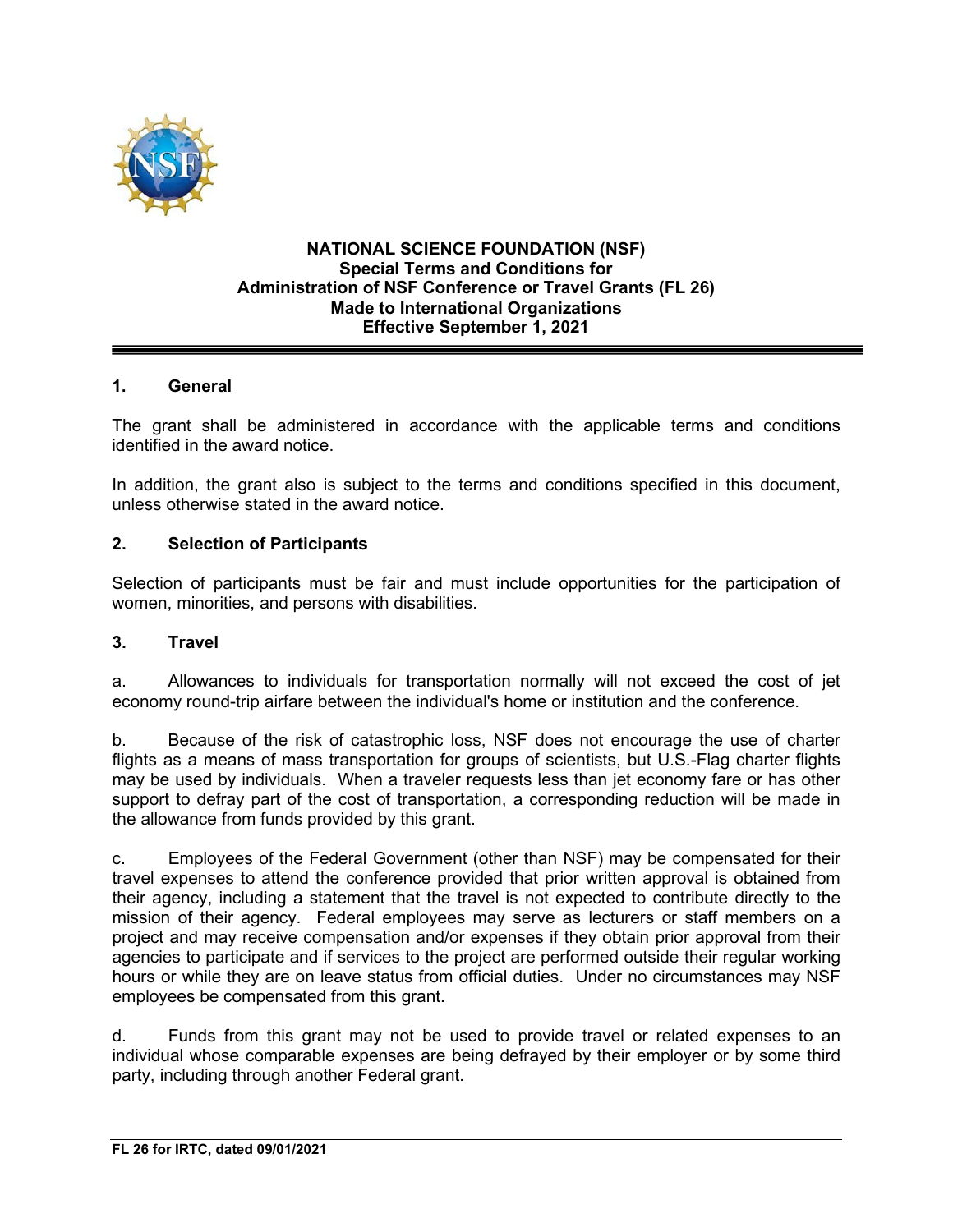e. Funds provided by this grant may not be used for travel or per diem expenses of dependents.

f. Further NSF approval of separate trips by persons to attend the conference is not required.

g. Any air transportation to, from, between, or within a country other than the U.S. of persons or property, the expense of which will be assisted by NSF funding, must be performed in accordance with Article 9, Travel of the NSF International Research Terms and Conditions (IRTC)*.*

h. NSF assumes no responsibility for securing passports or visas required by any person because of his/her participation in an NSF-supported project.

i. Costs of entertainment, amusement, diversion and social activities and any costs directly associated with such activities (such as tickets to shows or sporting events, meals, lodging, rentals, transportation, and gratuities) are unallowable. Travel, meal, and hotel expenses of grantee employees who are not on travel status also are not permitted.

The grantee also must consult the NSF *Proposal & Award Policies & Procedures Guide* (PAPPG) Chapter II.E.7, which provides additional coverage on allowability of costs associated with conferences

### **4. Harassment-Free Environment**

For any grant that provides support for an NSF-sponsored conference (in whole or in part), the grantee is required to have a policy or code-of-conduct that addresses sexual harassment, other forms of harassment, and sexual assault, and that includes clear and accessible means of reporting violations of the policy or code-of-conduct. The policy or code-of-conduct must be disseminated to conference participants prior to attendance at the conference as well as made available at the conference itself.

### **5. Program Income**

In lieu of Article 22.b, Program Income of the NSF IRTC, substitute the following:

Unless otherwise specified in the grant, program income received or accruing to the grantee during the period of the grant should be designated for deductive treatment and must be remitted to NSF by crediting costs otherwise chargeable against the grant. Program Income in excess of the grant will be remitted to NSF electronically or by check payable to the National Science Foundation.